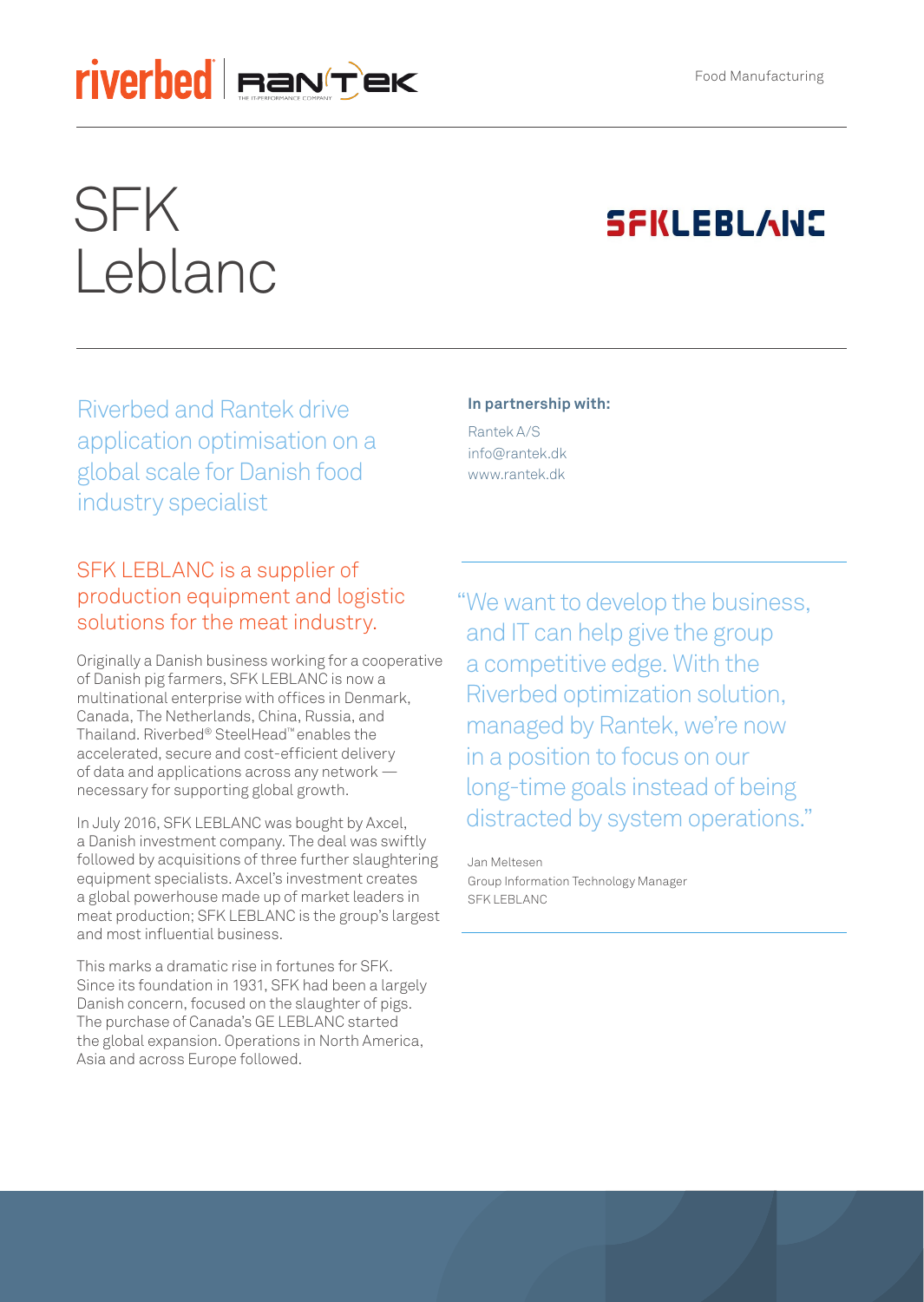The company's IT infrastructure has not always kept pace with this change. Acquisition and expansion had left the business with an aging, disjointed estate. In recent years, even before the Axcel acquisition, the focus has been on building an infrastructure capable of supporting a global, consistent, high quality business.

Rather than purchase and maintain new hardware, SFK LEBLANC wanted to move to a virtual solution. This would reduce the strain on its internal IT resources while improving the performance of applications across all global locations.

"We use many systems amongst others, Microsoft Dynamics AX 2012, Outlook Exchange servers and Microsoft Dynamics CRM," says Jan Meltesen, Group Information Technology Manager, SFK LEBLANC. "But we're also very interested in being able to share our CAD systems, as design work in one market, on one product, might be useful elsewhere in the business . We want to encourage cooperation between the business units.

"Our approach to IT reflects the qualities we seek in our products. We're looking to be consistent, global and cost-efficient," Jan Meltesen continues.

SFK LEBLANC relies on Riverbed SteelHead for the accelerated delivery of all applications across the network. The solution was designed and delivered by RanTek, a Danish IT service provider and long-term Riverbed partner. In addition, RanTek delivers a fully managed service, reducing the demands on the SFK team.

"With the technology we use from Riverbed, these insights or design improvements need never be held locally. It encourages collaboration."

Jan Meltesen Group Information Technology Manager SFK LEBLANC

This service sees RanTek deploy a blackbox on the SFK network, monitoring the five SteelHeads. The blackbox collects performance data every five minutes, making automatic adjustments where possible and sending alerts when necessary. RanTek then sifts the data and, using its years of experience with Riverbed products, spots trends and uses the SteelHead appliances as a service to optimise performance. Most alerts are dealt with without needing to disturb SFK.

"We meet each quarter to review, and we have oversight on any changes," says Meltesen. "The RanTek service allows us to focus on improving our internal processes and work on higher-value IT projects. We don't need to divert IT resources on fixing issues."

#### In Brief Challenges

- Improve network performance and lower cost
- Provide a platform for global growth across an integrated group of businesses
- Reduce the strain on internal IT resource

#### **Solution**

- Riverbed® SteelHeadTM for optimised WAN performance
- Managed service from local Riverbed partner, Rantek
- Quarterly review and annual strategy day to help refine IT performance

### **Benefits**

- Creates a flexible, secure and cost-efficient network capable of supporting global growth
- Consistent application performance raises user productivity across locations
- Frees internal resource to focus on high-value IT projects